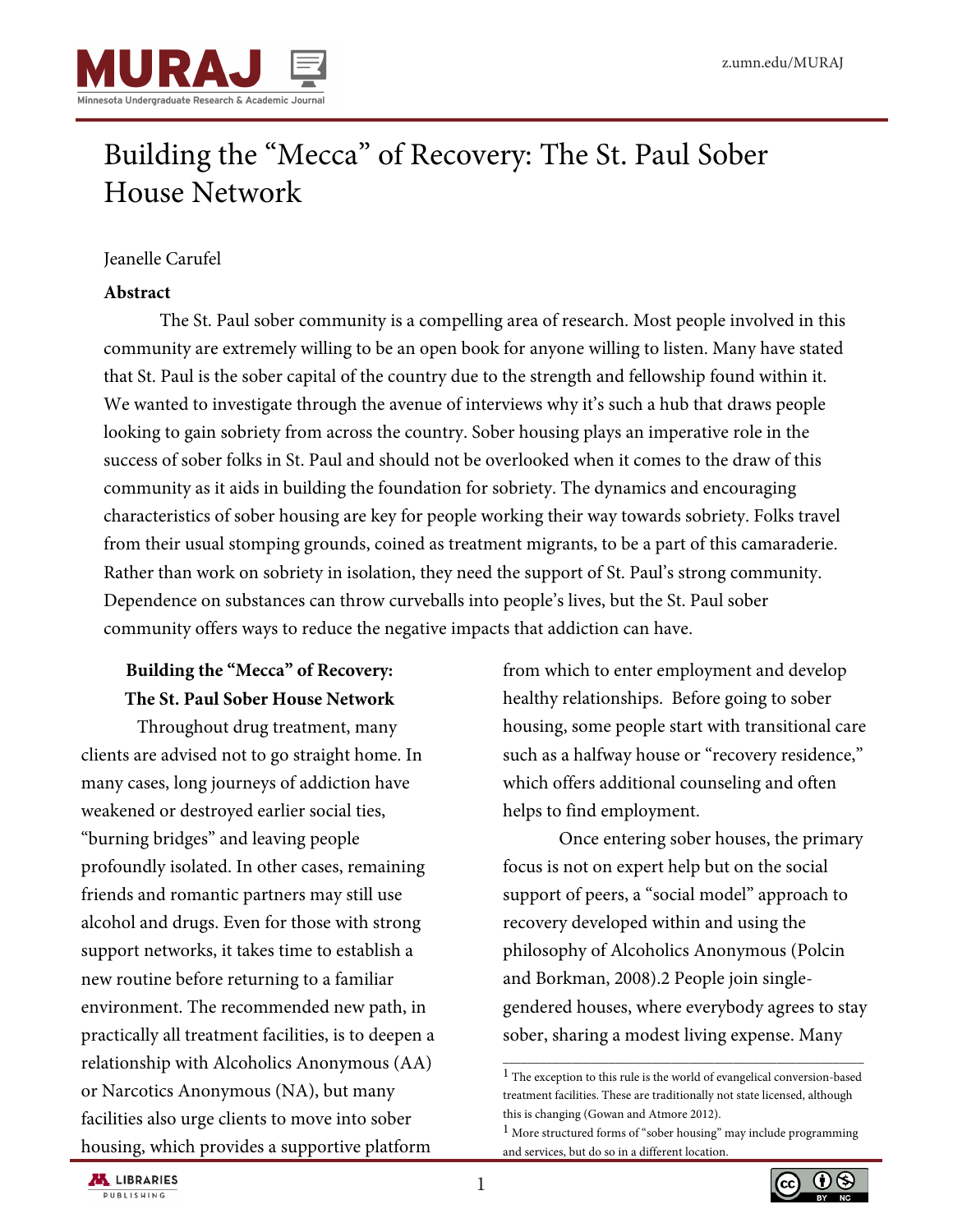houses are set up with two twin beds in a room, understanding that isolation is the antithesis of sobriety. They foster community with pleasant common spaces, and they also have weekly house meetings and dinners. There are drug and alcohol tests weekly, although less so as people prove their sobriety over time. Most houses ask for a "sober deposit," meaning that if someone relapses, not only do they have to move out pretty much immediately, but they lose that money. There are typically a mandated number of meetings that residents have to attend. Our research suggests that most people living in sober houses welcome the structure which "keeps them accountable," as they say in AA.

We were drawn to study the St. Paul sober community because it is famous in Minnesota (and beyond) for its camaraderie and strength. In our interviews, we tried to figure out how and why St. Paul is such a magnet for the sober community. One of the questions we asked was why so many people traveled from out of state to obtain sobriety here. We interviewed ten men and five women, all of them former sober house residents, three of whom had followed the road from resident to manager. All of them were white, which is unfortunately indicative of the whiteness of the community. Jeanelle made several ethnographic visits to the "Sober Bou" - a Caribou Coffee location. The research was enlightening, fun, and enjoyable for the author, who had a personal interest in the subject. Interviewees involved showed great enthusiasm for the project, keen to share their experiences in St. Paul's large network of sober houses.

## **"You can't just throw a foundation together really quickly"**

One of the most common stories heard in AA meetings is that of coming out of treatment and falling back in with old "people, places, and things." Old stomping grounds can create an unbearable itch, often sent into overdrive by friends that enable drinking and drugging looking to renew their "using" companionship. In such circumstances, many relaxed, finding themselves quickly backsliding. Luz, a sober housing coordinator for a major Twin Cities treatment facility, described this process as trying to build a house too quickly:

> Well you know, you can't just throw a foundation together really quickly and start building this amazing house over it. You know that the foundation is going to crumble. So sober living really factors into that in a way where it's the supportive environment. Right? And so, we talked to a lot of our guests about sober living and they know that we recommend sober living.

Addiction is commonly understood as a disease of the will that damages the individual's moral and ethical core (Valverde 1998). This means that recovery is about repairing and restoring the self. So, despite differences of age or gender, sober house residents share an enormous commonality, the great challenge of finding and stabilizing a new sober self. Sober structured living situations can provide immense support, family-like dynamics, and launch lifelong friendships.

Luz, a joyous soul with a sharp suit and bright blue eyes, connected everything that he did as a treatment professional to his own recovery odyssey:

> I think it goes back to, to me, about building the foundation, and continuing to do the work in my own recovery and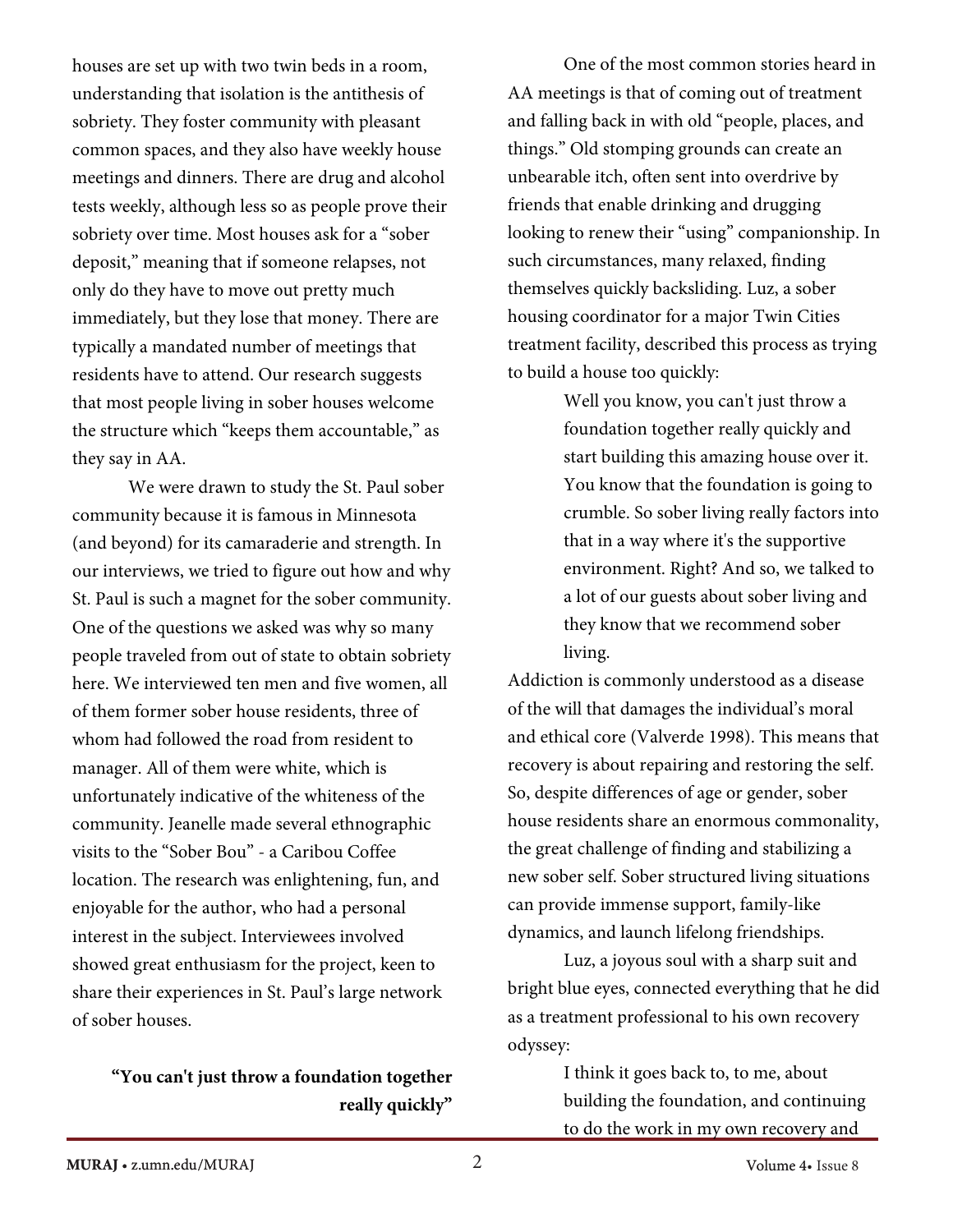continue to progress through that, that ends up enabling me to continue to progress in other areas.

Like the vast majority of his peers, this senior treatment professional himself lived through years of addiction and failed attempts at treatment before slowly and steadily establishing his recovery for 16 months in a sober house. The combination of personal experience, AA membership, mutual support, and his professional role have made him an eloquent spokesperson, as he makes the case that the dynamics and supportive character of sober house living are crucial for people on their way to sobriety.

### **The Hunger for Community**

Renowned psychologist Bruce Alexander argues that addiction is a disease of dislocation, of being lost without sufficient social support and shared values (Alexander 2008). One very prominent theme in our interviews is people's hunger to feel "a part of," to find their community, people, and purpose. This sense of dislocation is propelled by migration and job insecurity, Alexander argues, but it is also connected to adverse childhood experiences which isolate people by making it hard for them to regulate their emotions, often creating a lasting sense of insecurity (Zucker et al. 2008; Taylor, Way, and Seeman, 2011). Many describe chronic negative self-talk throughout the entirety of their lives - that inner voice telling them they're not good enough.

Sarah from Ohio, an athletic middle-aged white woman with bold dark hair, laid out this experience powerfully. She never felt adequate socially or physically, reinforcing isolation and growing addictions:

> Why doesn't anybody want to be with me? .. [I would think]. "skinny, ugly," all

that stuff. So this is just the constant tape in my head and the constant insecurity and putting myself down. ...I drank a lot, I drank so much and I went through jobs. Running through jobs too frequently further increased Sarah's sense of dislocation. It was finally in her sober house that she found a sense of community, that sense of being a part of something valuable.

Similarly, Ashley explained that she had never really had friends that were women. Ashley is a 30-year-old white woman, from Michigan originally, with a brunette bob and a great wit. She has a history of alcoholism, and it took her about three times to go through the treatment into sober house process before her sobriety stuck. Ashley explains how the support in the sober house brought her to where she needed to be:

> I never made female friends before, and this is for a lot of people too that come. And I always had like guy friends, or just a boyfriend and a bottle and I drank. So moving into the sober house and having the, like, built-in friendships and built-in support of these women going through the same thing that I was, was huge. And so I really enjoyed it. I am still the longest standing Safe Haven resident because I lived in it for two years.

This pattern of having a "boyfriend and a bottle" and falling into alcoholism is common: a lot of women who struggle with alcoholism share a history of relying on men and alcohol for support. As Ashley had discussed, she felt that relying on co-dependent and unhealthy relationships with men hindered her. Women in recovery need other women to foster healthy relationships with. Support systems for women, by women during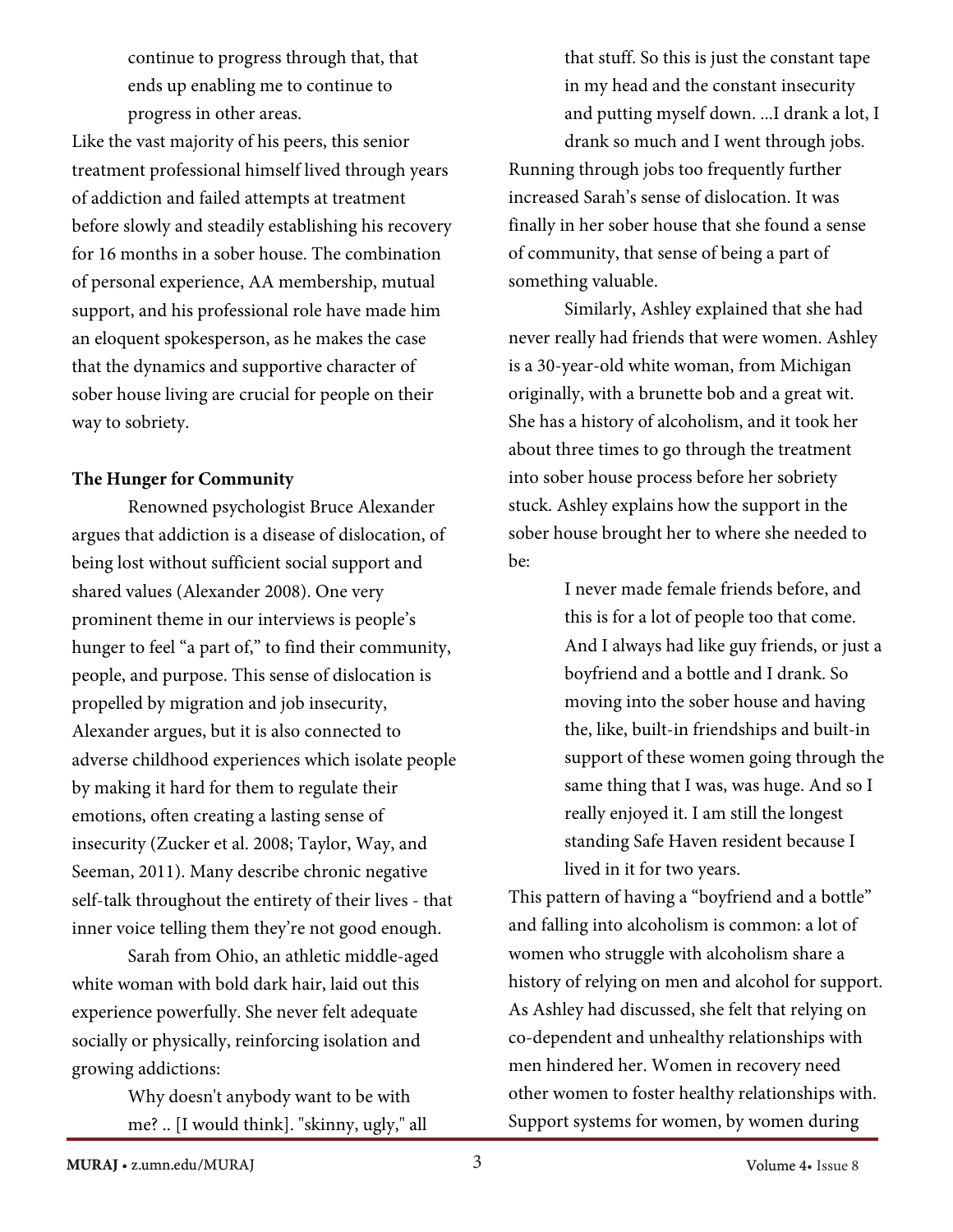trying times can birth a healthy foundation that is key to maintaining. Creating a network with other like-minded women trying to reach sobriety was imperative to Ashley's success. The thing about sober houses is they are practically a ready-made support system - there to launch their peers into sobriety. Living in a sober house and making her first female friends was a pivotal moment for Ashley in her journey to becoming sober. At that moment, she found her people and her support syste[m.](https://www.zotero.org/google-docs/?qKxxJ4)

# **Treatment Migration: St. Paul as the Recovery Mecca**

[Seven members of o](https://www.zotero.org/google-docs/?oYbhNb)ur fourteen person sample had come to Minnesota for treatment and then stayed. This ratio of transplants to Minnesota seems to conform roughly to the general pattern, according to the estimates of Luz, who manages 78 sober house beds. The most well-known Minnesota treatment facilities play a large role in treatment migration. In our group, most from out of state had gone to treatment powerhouse Hazelden, and several more to The Retreat, another highly respected facility deeply rooted in AA tradition and practice.

One of the treatment migrants was Ashley, who had first attempted to kick alcohol in Michigan, then in Chicago, arriving for a third attempt at Hazelden, and then moving into a sober house in St. Paul. Ashley described feeling surrounded by "recovery people" wherever she went in the city:

> [H]ere, it's the Mecca. It's the Mecca of recovery people. Everyone comes here to get sober and I mean, you can't go... and I can't go anywhere without seeing at least three people I know. They're in recovery and stuff like that... the community is just fantastic.

Through strong relationships in her sober house, the AA meetings and the sober spaces of St. Paul. Ashley compared her sober house to "almost like a sorority without alcohol," as she found new means of sisterlike support within the sober house.

 When asked if she considered herself a treatment migrant, Ashley replied with a swift "yes." The term seemed to resonate with the interviewees from out of state. People from all over the US stressed how health[y it had been f](https://www.zotero.org/google-docs/?qKxxJ4)or them to stay in St. Paul and build on the connections made in sober houses and AA meetings.

 [Sarah's experience demonstrates](https://www.zotero.org/google-docs/?oYbhNb)  something of how people come to Minnesota in the first place. Her own move from Columbus, Ohio represented a desperate last-ditch attempt to save her life. She remembered being in the ICU and hearing her mother talk to the doctor about bringing Sarah to Minnesota, with the belief that she would get something different at worldrenowned Hazelden.

> And the doctor said… he said "she's gonna be -' I think I was 30... or 30. and he said "she is going to be dead by the time she's 31." He said "her organs are shutting down" This is them talking at the end of my bed. Yeah, to my parents. My mom's like, "well, we're looking into this place in Minnesota. It's called Hazelden." And I remember he was like, "well, what's wrong with places here?" She's like, "she's gone here like 600 times.

The situation from Sarah's story truly encapsulates why people make that drastic move from out-ofstate to Minnesota. Sarah's body was shutting down, her life was in shambles, and her family knew where they needed to bring her.

Sarah called Hazelden "the mothership,"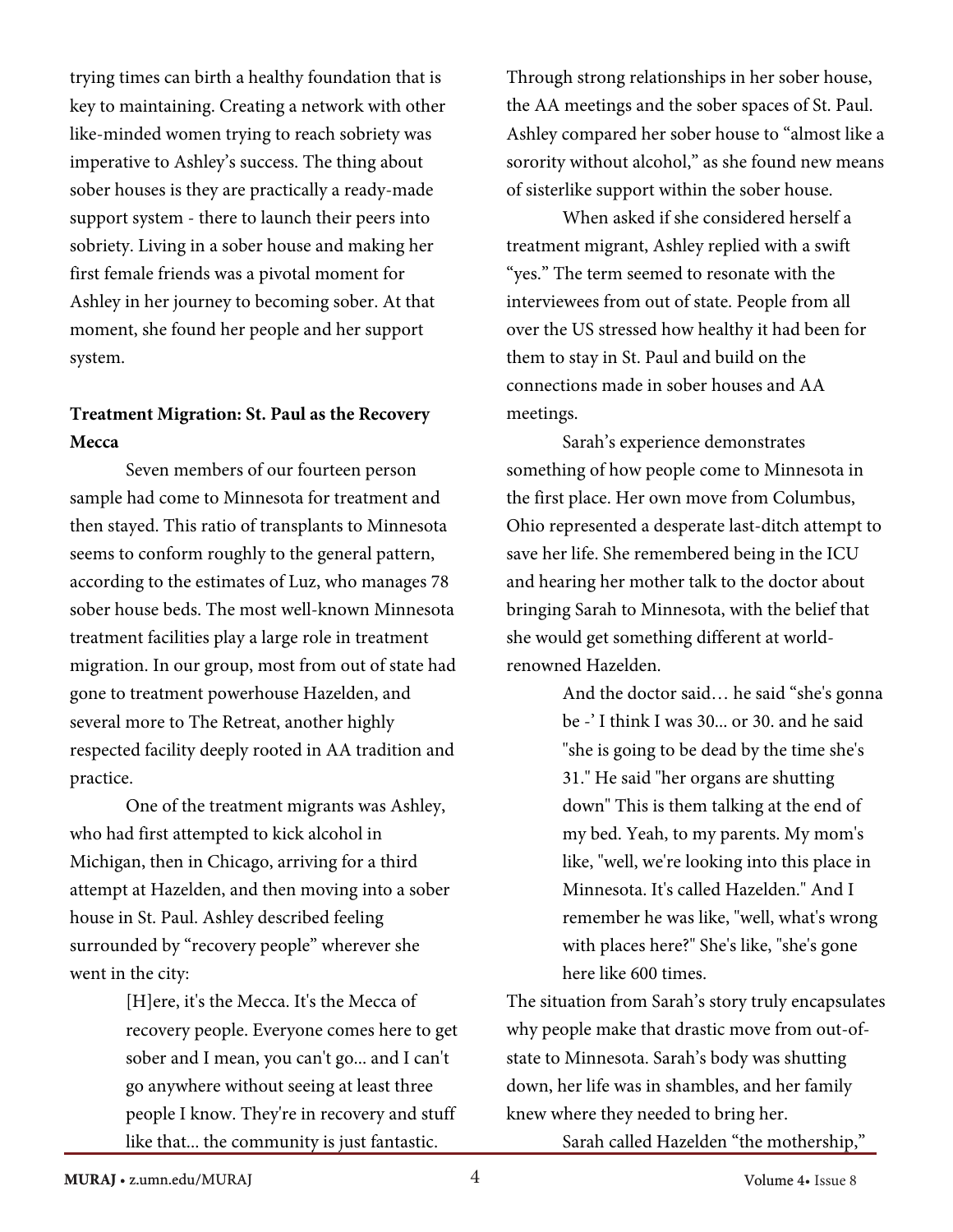and it does seem to bring people to Minnesota to then feed them out into sober living in the Twin Cities, especially into St. Paul, where Hazelden's after-care services are located. The Minnesota sober community holds a large support network of people similar to Sarah that came from out-of-state and ended up staying, content with their support systems. Conforming to this pattern, after treatment at Hazelden, Sarah lived first in the Fellowship Club, the Hazelden halfway house, and finally moved into a sober house in St. Paul.

Sarah didn't need to stay here. She could have moved back to Columbus, where she had family support. The choice to stay in Minnesota shows the powerful pull of the local recovery community.

Sarah admitted that sober house relations could be complicated but emphasized how the broader St. Paul community offered "so many people ...willing to help you."

> But yeah, I mean, [there was strong] community, the girls in my house, but then there was also fighting, you know, I mean, five girls together trying - I mean, there's so many emotions, trying to stay sober. And who's, you know, taking other people's inventory? Like, "you're not doing this right" and stuff like that. But if you want it, there's so much support in St. Paul. There's so many people that are willing to help you. Just like I learned early on, like, you just have to find the winners.

Perhaps St. Paul's most famous treatment migrant is William C. Moyers, a former cocaine addict from the East Coast who authored the 2006 bestseller Broken: My Story of Addiction and Redemption with Katherine Ketcham. Son of the broadcaster Bill Moyers, William Moyers has lived in St. Paul for 25 years, rising to become the vice president of public affairs and community relations for the Hazelden Betty Ford Foundation. In Broken, Moyers describes a moment of rock bottom, transformed when he heard God's voice telling him to go back to St. Paul.

> This was my fourth time in treatment. Why did I think I would make it this time? Where would I find the strength to stay clean and sober when I had given into my weakness so many times before? "Help me," I prayed into the darkness. I shut my eyes, and then I heard it.… "St. Paul."…

I had no doubt then and I've never doubted it sense that it was God's voice I heard. God was speaking to me, urging me to go back to St. Paul, the city where I first got sober, the place where I first met Allison and discovered a community of people who loved and accepted me in all my weakness and imperfection. "St. Paul." I felt peace spinning around me, wrapping me tight. (Moyers and Ketcham, 2007, 300)

Unlike Moyers, many of St. Paul's sober community downplay explicit Christianity in favor of a non-denominational Higher Power, but Moyers' account still typifies those of many of our interviewees. A portion of the large sober community could be attributed to St. Paul's sober network focusing on aspects outside of the religious rhetoric other sober communities so often have. Like Ashley, they describe St. Paul as a global "Mecca" of sober living, a place where struggling addicts find a large, loving community, united by their commitment to the Big Book and working the 12 Steps.

Tommy, a 28-year-old man originally from Connecticut with a hipster edge and a knack for skateboarding, drifted around with sporadic attempts to get clean. Tommy had substance issues

**MURAJ** • z.umn.edu/MURAJ Volume 4• Issue 8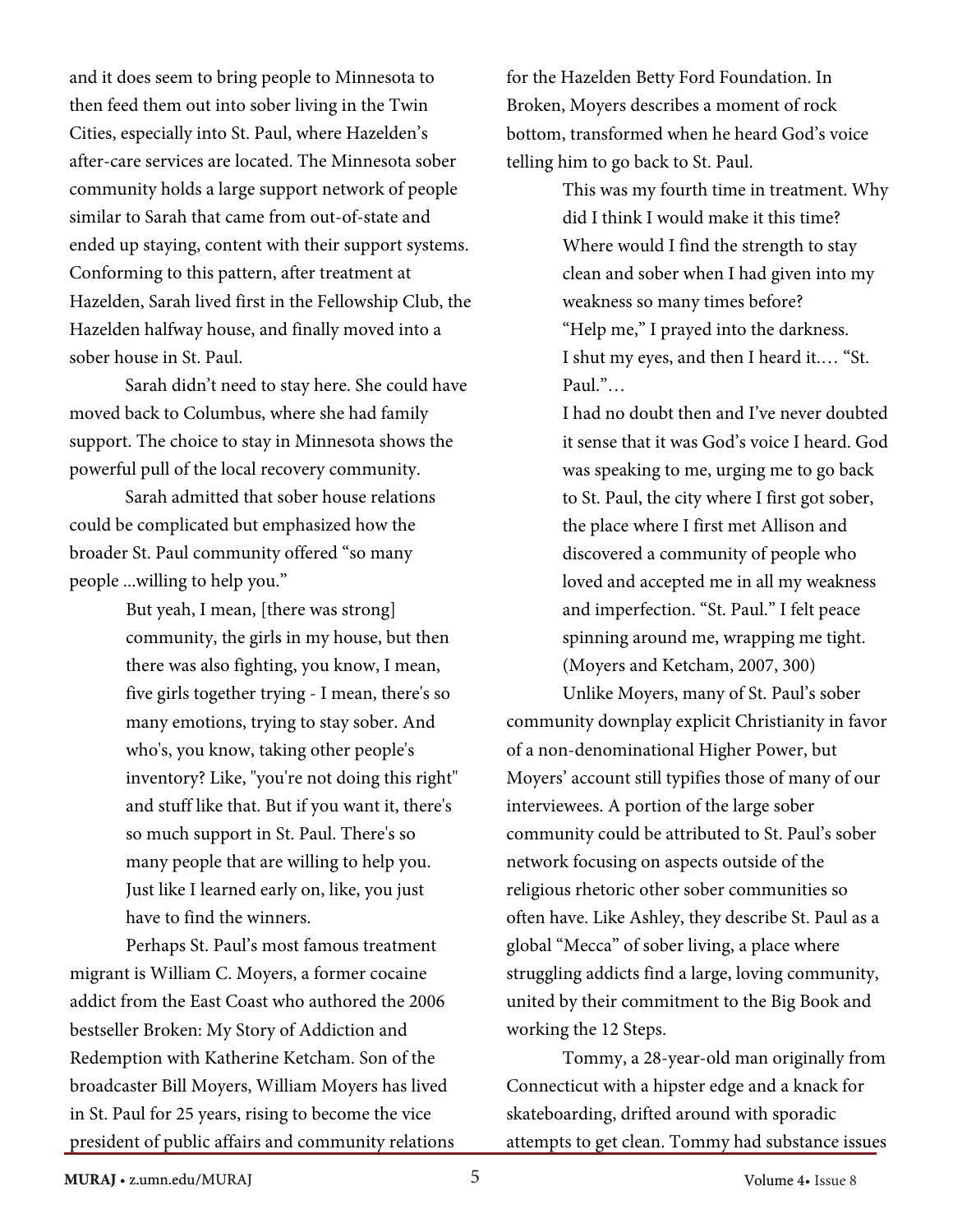for a long time. His father had overdosed when he was a young child, and he feared where his substance use would lead him. He went to California, lapsed after treatment there, then his parents sent him to Hazelden after hospitalization in California. In general, the theme of people crossing the country to Hazelden was that they were desperate, many lying on hospital beds, when they decided to start their sobriety journey. They were very grateful for a chance to save their lives.

Tommy had much to say about the liveliness and fellowship within St. Paul's sober community:

> It's pretty solid. I mean, there's some pretty famous meetings in Minneapolis and St. Paul. That has hundreds of people who have recovered from issues of addiction. There's one on Mondays in St. Paul called House of Hope. That's got like 300 people there every week. And it's people who show up every single week. So, I would say St. Paul and Minneapolis are very involved. There's a lot of people who are willing and able to help, whether that's picking a new guy up for a meeting, or introducing them to friends, bringing them out to eat with everybody after the meeting.

Tommy found himself situated nicely within a new community. People were not just [willing to help,](https://www.zotero.org/google-docs/?uSIIKR)  they wanted to help other people with similar experiences as them. St. Paul's sober community pulls people in to push them towards a healthy, sober life. The influx of treatment centers and sober housing creates a nest of people ready and willing to support others in their sobriety journey. Again, the community is so welcoming because everyone is looking to give back by helping others, by sharing their gratitude at deliverance from suffering.

The 12 step road to sobriety requires a journey of acceptance: accepting that your addiction has made you powerless and becoming willing to give that burden over to a higher power. Yet while the relationship with the higher power is fundamental, many AA members feel that their true higher power is the AA community itself. It is a truism that the most profound healing happens when people learn to give to others through sponsorship and other kinds of relationships. This emphasis of AA on peer support infuses the organization and operation of sober houses. All members are empowered in decision-making and management, and house managers encourage strong mentoring relationships between residents (Polcin and Borkman 2008).

Luz goes into detail about how embracing these connections made between others through the mass acceptance of the 12 step identity and higher power has been impacted by the global pandemic of COVID-19:

> One thing I'm trying to do is change the language around social distancing. I like to talk about it as socially connected, physically distanced. And because when you think about the fundamental kind of what we do and what recovery is, is teaching us to do, it's connection. And so it's connection to our fellow travelers, it's connection to our community, it's connection to our higher power. It's all about connection. Right? And right now, we're being instructed to be going to disconnect right and to create distance. And that's absolutely it's presented challenges for the recovery community.

A crucial aspect of spirituality in sober housing and in AA is the joyful sense of connection, what Emile Durkheim called

#### **The Journey of Acceptance and Service**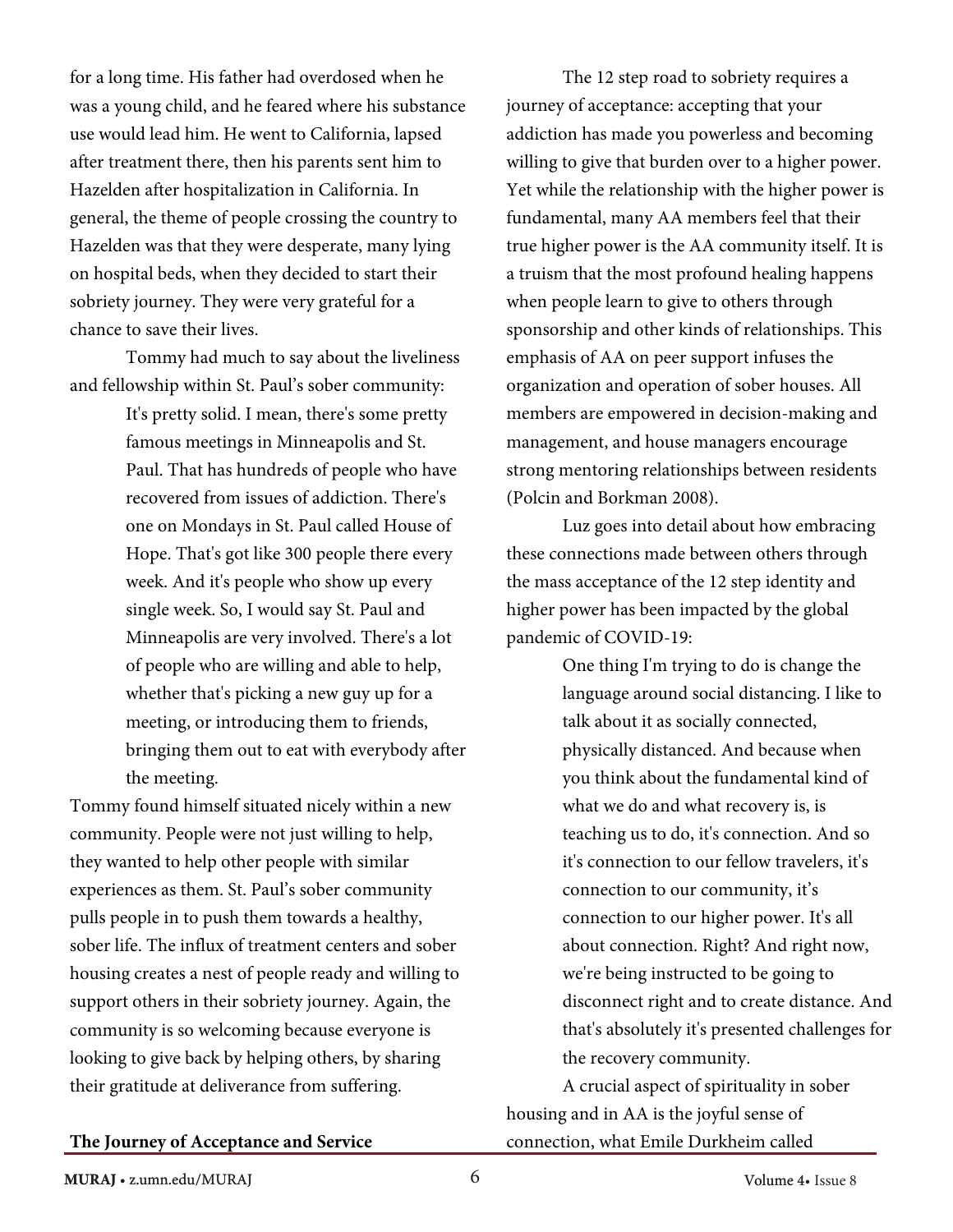"collective effervescence" (Durkheim, Pickering, and Redding 1975). This is particularly intense in meetings, the ritual gatherings of the AA community. People expressed anxiety as meetings were all moved online because of COVID-19. They wanted the inperson connection felt at meetings and their gathering spaces.

Yet Luz describes how he felt this spiritual connection alive among residents in sober living houses during this global pandemic:

> I have been experiencing remarkable grounding, and a spirit of recovery and gratitude in our homes that I didn't fully know was going to be there. I had fear that this was going to trigger a larger fear response. There could be some mass exodus, there could be just chaos, you know, chaotic behavior. And, but what's happening is that there's this gratitude for being in this community in a sober home, for these people and individuals saying like, I don't know what I would be doing, if I wasn't in this.

The spiritual grounding felt within the sober community during a turbulent time in the world speaks volumes as to how powerful the comradery is for folks within the community. Luz had a rational fear that there would be a huge fear response. Instead, what he saw happen within his lens of COVID-19 was that the AA principle of acceptance helped people feel gratitude for AA and their sober living homes. The spiritual cohesion within the sober house community led people to enjoy a great collective strength during a global pandemic.

It's the plethora of resources and support in St. Paul that fosters the consistent flow of people coming from out-of-state and the outskirts of the Twin Cities. There are other wonderful sober communities around the nation, but something makes St. Paul particularly special. May that be the

warmth of thousands of people in the same boat as Ashley, Luz, or Sarah that drew them in, or the draw of the top-notch treatment facilities beckoning people to find their healthiest selves. The hip, long-running community is a key part to the draw of sobriety in Minnesota. The support it has given for decades has changed many people's lives. The push from treatment centers to sober housing creates an aftercare plan that helps so many. It is unclear where St. Paul's sober community would be without the collection of people rooting for newcomers. How would people have survived if their AA meetings hadn't adapted during the COVID19 pandemic and guided people in droves? How has the COVID19 pandemic impacted people's sobriety journeys? There is a profusion of potential for further research on sober housing in St. Paul and the community surrounding it. This is such a complex, kind-hearted community with many ways to aid people, even outside of their sober bubbles. Addiction can be isolating, especially amidst a global pandemic. However, the St. Paul sober community shows that there can be different outcomes than isolation and "burnt bridges," demonstrated by the positive cohorts and connections that they have created for sober people within the community.

#### *Acknowledgements*

*This manuscript and the research behind would not have been possible without the immense support of my mentor, Teresa Gowan. I am eternally grateful for Teresa's tenacity, vast knowledge, and spunk that she brought to this project. I would especially like to thank her for continuing to persevere through this project with me, even in the midst of a global pandemic. To my friends and family that believed this idea could emulate into a reality, thank you so much for being a wonderful*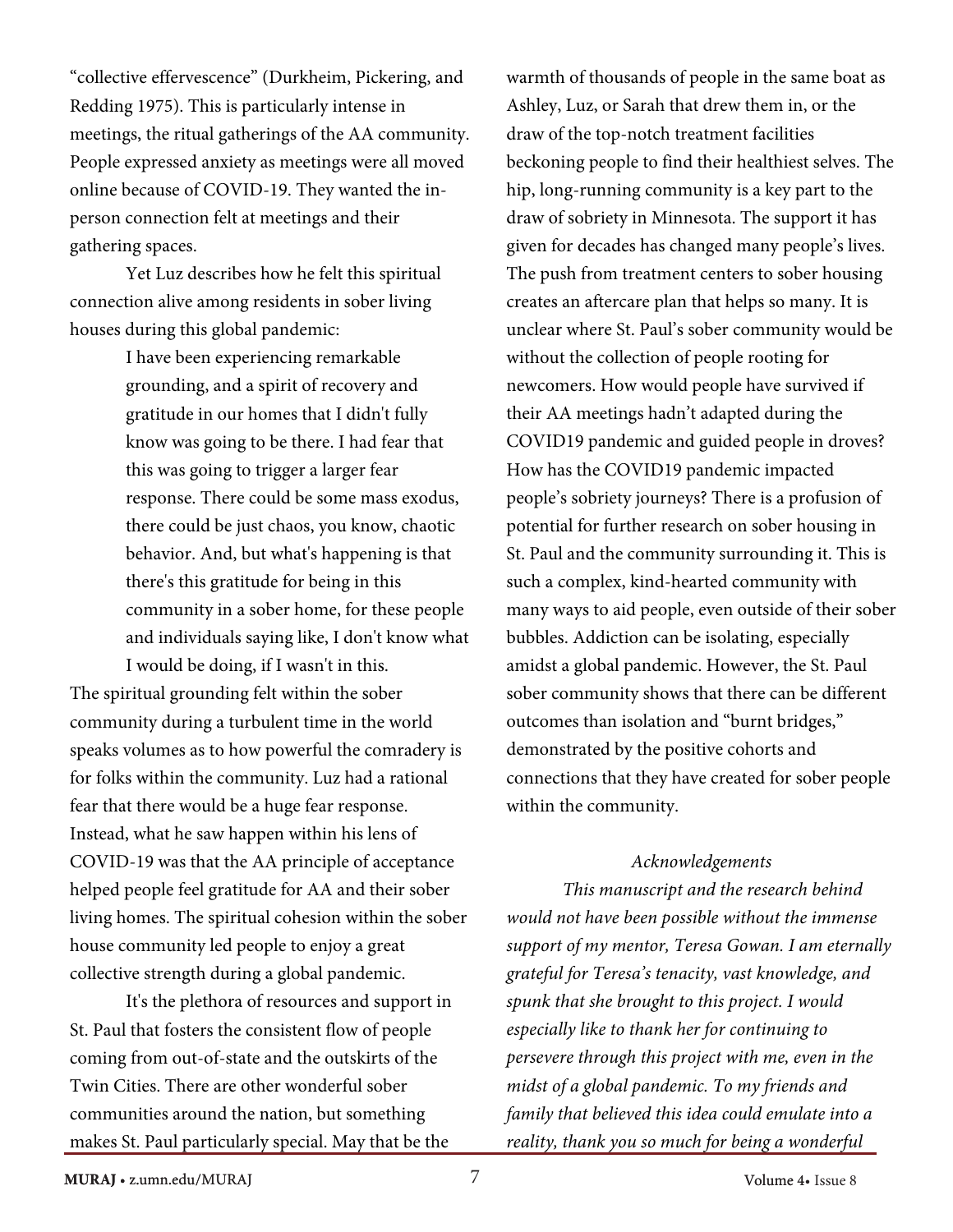*support system. Many thanks to The Retreat for providing me with their wisdom, M.A.S.H. for sharing their insights, U.R.O.P. at the UMN for funding this research and making it possible, and last but not least, the sober community at large for being open, kindhearted and apt to participate in this research.*